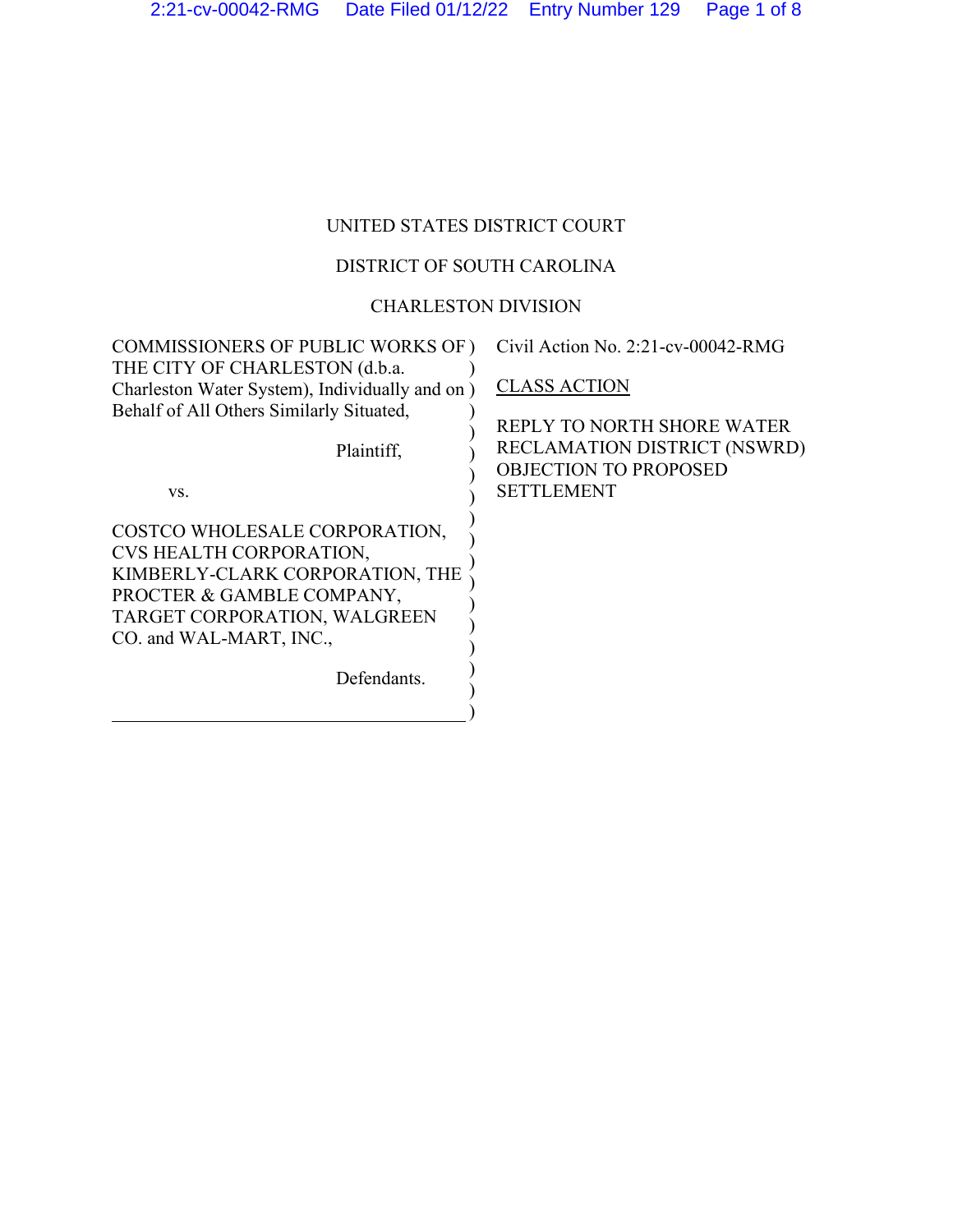### 2:21-cv-00042-RMG Date Filed 01/12/22 Entry Number 129 Page 2 of 8

Plaintiff, the Commissioners of Public Works of the City of Charleston (d.b.a. "Charleston Water System"), submits this reply to the North Shore Water Reclamation District's Objection to the Proposed Settlement.<sup>[1](#page-1-0)</sup>

Despite the robust notice plan implemented by the Settling Parties, including a direct mailing of over 17,000 notices to Settlement Class Members, the Court has received only a *single* objection to the proposed Settlement as of the December 29, 2021 objection deadline. *See* ECF No. 126. This fact alone demonstrates that the Settlement is a remarkable achievement.<sup>[2](#page-1-1)</sup> And the objection  $$ submitted by the North Shore Water Reclamation District ("NSWRD") of Gurnee, Illinois – does not object to any specific or substantive provision, benefit, or other aspect of the Settlement itself, or to the requested attorneys' fee award. Rather, NSWRD objects to the process by which the Settlement was obtained, and to the class action and related settlement provisions of Rule 23 in general.

NSWRD states, for example, that the proposed Settlement binds Settlement Class Members "without providing notice of the litigation or allowing participation" by such Class members in the settlement negotiations. ECF No. 126 at  $1<sup>3</sup>$  $1<sup>3</sup>$  $1<sup>3</sup>$  As the Settling Parties provided notice of the litigation under the Court-approved Settlement notice program – which included, in addition to the abovementioned First-Class Mail notice, email notice, publication in a widely-circulated industry magazine, a press release, and a Settlement Website – NSWRD presumably takes issue with not

<span id="page-1-0"></span><sup>&</sup>lt;sup>1</sup> *See* ECF No. 126. All capitalized terms that are not otherwise defined herein have the same meanings ascribed to them in the Memorandum of Law in Support of: (1) Plaintiff's Motion for Final Approval of Class Action Settlement; and (2) Class Counsel's Application for an Award of Attorneys' fees and Expenses ("Final Approval Brief"), ECF No. 123-1, and Settlement Agreement, ECF No. 11-1.

<span id="page-1-1"></span><sup>2</sup> *See* ECF No. 127; *cf*. *NACWA Commends Settlement in Wipes Litigation*, NACWA (Apr. 26, 2021), https://www.nacwa.org/news-publications/press-release-details/press-release/2021/04/26/ nacwa-commends-settlement-in-wipes-litigation.

<span id="page-1-2"></span> $3$  Pin cites for docket entries ("ECF") refer to page numbers generated by the CM/ECF system.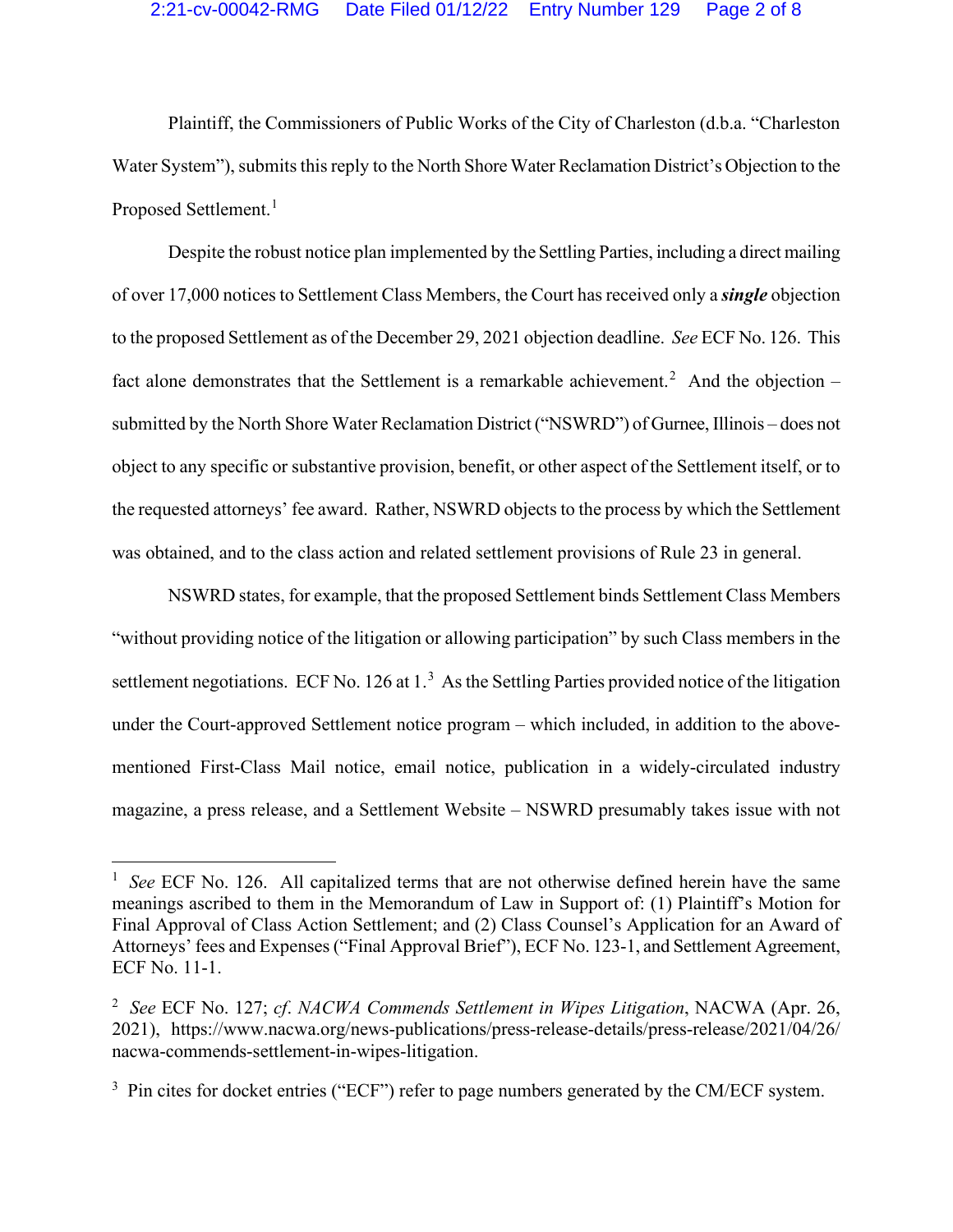#### 2:21-cv-00042-RMG Date Filed 01/12/22 Entry Number 129 Page 3 of 8

being notified of the litigation when it was filed, or of the confidential settlement process which began even before Plaintiff brought the action. But as the Court is aware, there is no requirement to notify putative class members of a litigation at the time of filing, or to solicit the engagement of putative class members in settlement communications in real-time.

NSWRD also argues that the proposed Settlement "improperly intrudes upon the sovereign authority granted to the majority of [] public treatment agencies to adopt and enforce laws that govern the use and operation of their respective treatment works by limiting the public treatment agencies to obtain injunctive relief to stop actions that have been deemed unlawful[.]" *Id*. at 1. The proposed Settlement, however, does no such thing. NSWRD, and any Settlement Class Member for that matter, is free to support or object to any laws that may govern its operation. The Settlement does *not*, as NSWRD contends, restrict its ability to address suspected unlawful actions, or otherwise regulate what is discharged into its sewer system or wastewater facilities, other than foreclosing it from filing a lawsuit against Kimberly-Clark seeking similar injunctive relief as provided for in the Settlement. Rather, at its core, the proposed Settlement simply provides a mechanism for improving the dispersibility of a major manufacturer's flushable wipes products and requires enhanced labeling of non-flushable wipes, thereby providing uniform relief to Settlement Class Members nationwide. Accordingly, nothing in the proposed Settlement eliminates NSWRD's "lawful authority to regulate" activities affecting its operation. *Id*. at 2. NSWRD has the exact same authority to regulate the discharge of wipes into its system after approval of the Settlement as it did before approval.

Furthermore, NSWRD takes issue with the process by which Plaintiff, through its capacity as a representative on behalf of a Rule 23(b)(2) putative class seeking injunctive relief, has "circumvent[ed] [] well-established peer networks" to achieve its "preferred resolution" of a problem that affects the municipal wastewater industry as a whole. ECF No. 126 at 2. But this argument,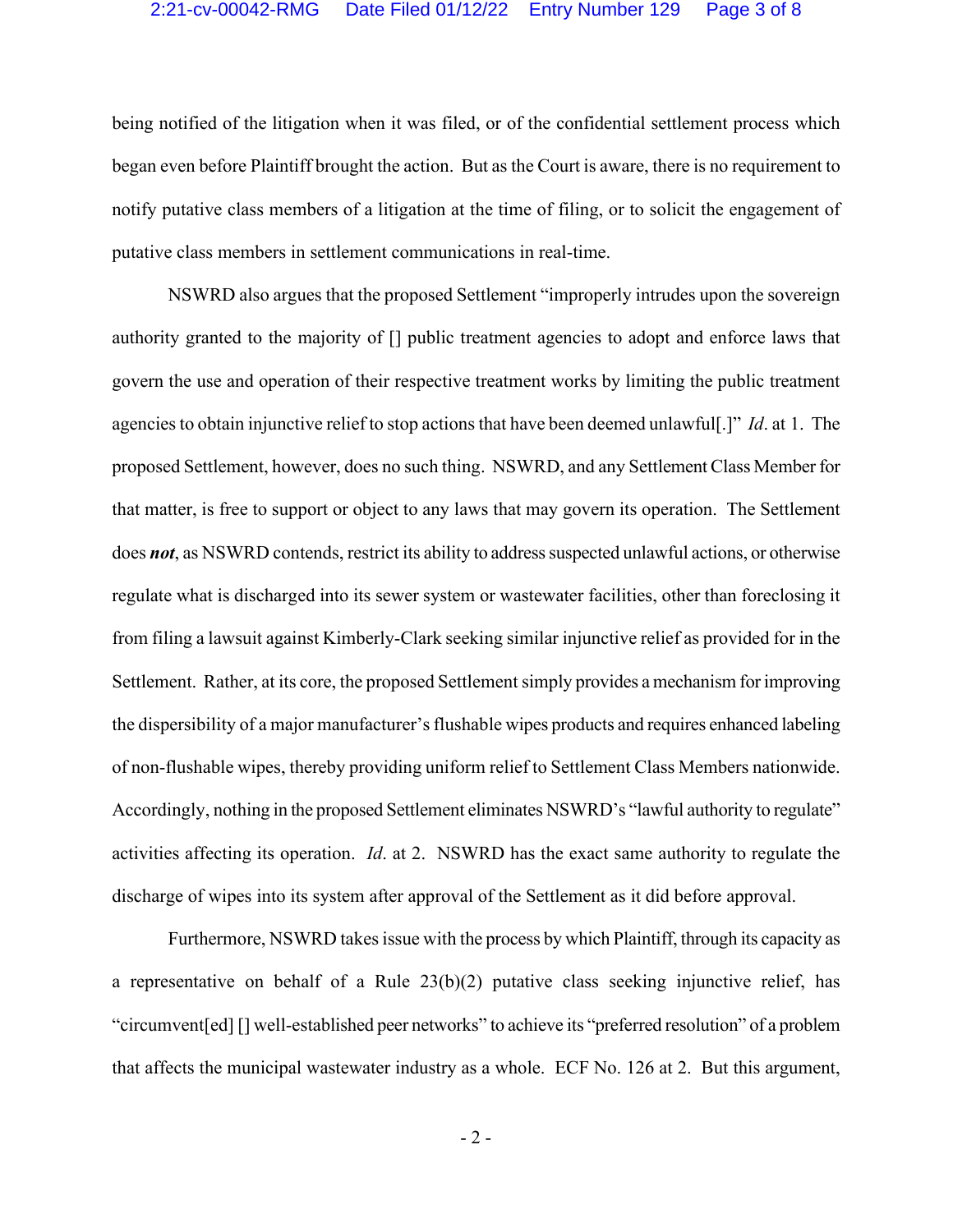like others made by NSWRD, ignores the legal authority under which the Settling Parties have operated – *i.e*., Rule 23 – which provides for certification only after a finding that "the interests of all of the class members will be fairly and adequately represented by the named plaintiffs and class counsel." *Berry v. Schulman*, 807 F.3d 600, 612 (4th Cir. 2015). And "Rule 23(e)'s settlement approval process provides additional protection, ensuring that Rule 23(b)(2) class members receive notice of a proposed settlement and an opportunity to object, and that a 'settlement will not take effect unless the trial judge—after analyzing the facts and law of the case and considering all objections to the proposed settlement—determines it to be fair, adequate, and reasonable.'" *Id*. [4](#page-3-0) That procedural due process does not grant opt-out rights to NSWRD and other Settlement Class Members under Rule 23(b)(2) is inconsequential given the aforementioned procedural safeguards, and because "individualized adjudications are unnecessary" in an action brought on behalf of a class seeking uniform injunctive relief. *Id*. at 611-12.

Nor has Kimberly-Clark "chosen" a "municipal operator with which to negotiate to establish a regulatory framework" applicable to all wastewater agencies nationwide, regardless of local or other circumstances.<sup>[5](#page-3-1)</sup> ECF No. 126 at 2. As discussed above, the proposed Settlement does not constitute (or even resemble) a "regulatory framework" at all, and federal, state, and local governments are free to adopt more stringent or different dispersibility and labeling laws if they choose. The only real right that NSWRD releases under the Settlement is its ability to sue Kimberly-Clark for similar injunctive relief in the future. But NSWRD has not provided an argument, or

<span id="page-3-0"></span><sup>&</sup>lt;sup>4</sup> In this sense, the proposed Settlement is no different than others that have been approved in cases brought by municipalities or other government agencies. *See, e.g*., *City of Greenville v. Syngenta Crop Prot., Inc*., 904 F. Supp. 2d 902, 912 (S.D. Ill. 2012).

<span id="page-3-1"></span><sup>&</sup>lt;sup>5</sup> For sake of clarity, *Plaintiff* – not Kimberly-Clark – chose this venue to address its ongoing problem with wipes. Therefore, there is nothing "truly novel" about the settlement procedure and negotiations here as Kimberly-Clark did not "choose the venue in which to negotiate a solution" to a problem that would bind all Settlement Class Members. ECF No. 126 at 2.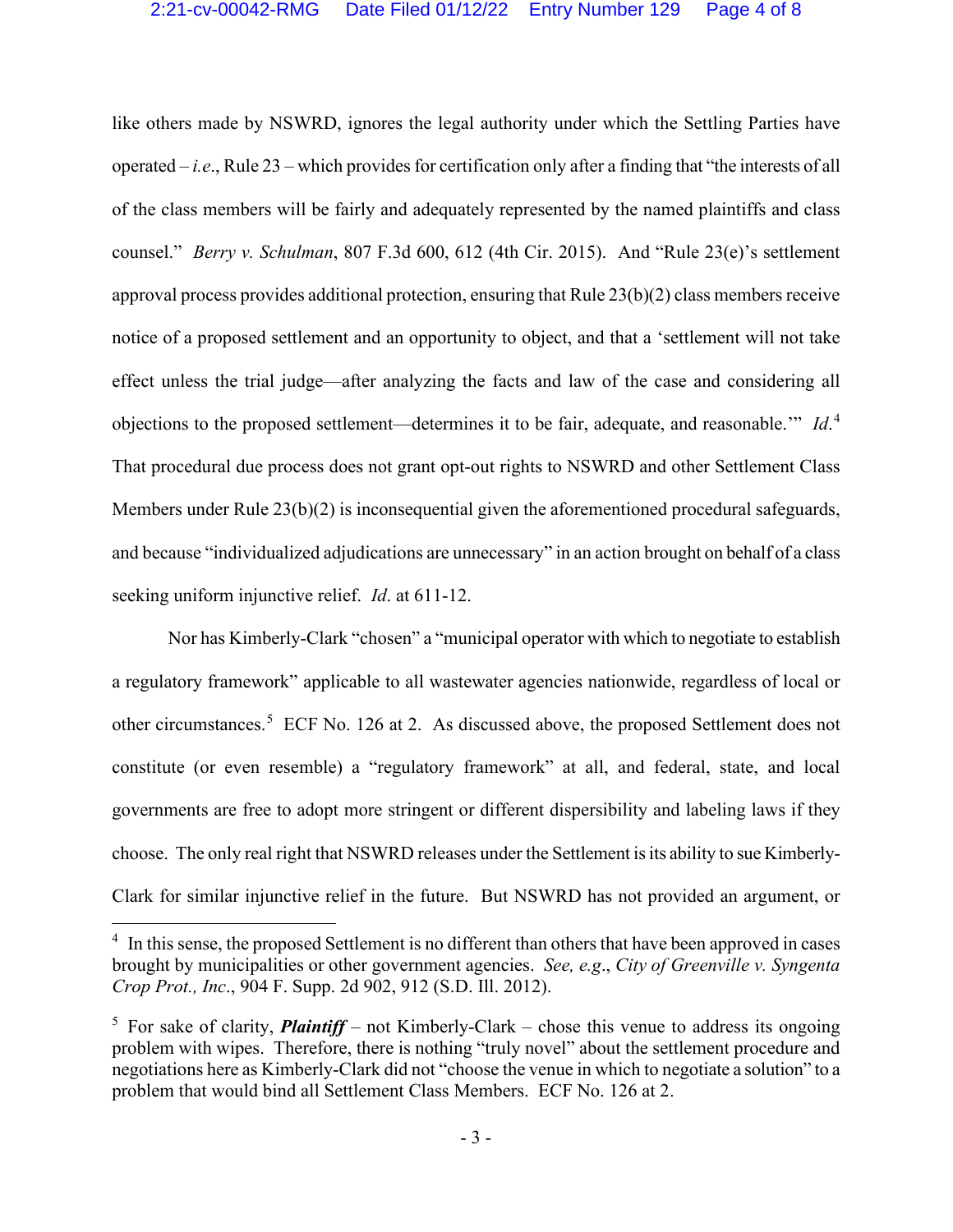supporting authority, as to why the specific relief obtained in the proposed Settlement is insufficient to address any concerns with respect to the dispersibility of Kimberly-Clark's flushable wipes and labeling of its non-flushable wipes. Indeed, the unprecedented relief obtained here can only help any of NSWRD's ongoing or future efforts to address problems associated with Kimberly-Clark's wipes.

While Plaintiff certainly empathizes with NSWRD's desire to "have a voice in the process" to address the problems at issue in the litigation, its objection, filed publicly on the Court's docket, is evidence itself of NSWRD's ability to provide input on this matter.<sup>[6](#page-4-0)</sup> *Id*. at 1. And NSWRD's objection must be viewed in the context of over 17,000 Settlement Class Members who received First-Class Mail Notice of the proposed Settlement (and may have seen notice elsewhere), and did *not* object, along with the letters of support submitted by dozens of Settlement Class Members. For example, a letter signed by 33 individuals representing virtually every Settlement Class Member in the state of South Carolina expressed "unqualified support" for the proposed Settlement, and in particular Kimberly-Clark's commitment to make flushable wipes that "will pass the national municipal flushability test," and "willingness to fairly label their non-flushable products so that consumers will understand . . . that such products are not designed to be flushed." ECF No. 127 at 4. Such efforts, according to these entities, "will go a long way to minimize the wipes-related impacts to our systems over time." *Id*. Likewise, water associations in Missouri and Virginia submitted letters providing their "unanimous and unqualified support" for the proposed Settlement that will at least partially alleviate the "daily headache" that wipes cause for their utilities. *Id*. at 1, 10.

<span id="page-4-0"></span><sup>&</sup>lt;sup>6</sup> Moreover, entities through which municipal wastewater treatment agencies have historically joined together "to address common problems," as NSWRD admits (ECF No. 126 at 1), were consulted and provided input throughout the settlement process. *See, e.g*., ECF No. 123-2 at ¶¶9-10, 12-13 (discussing current and former IWSFG member involvement in litigation and settlement process).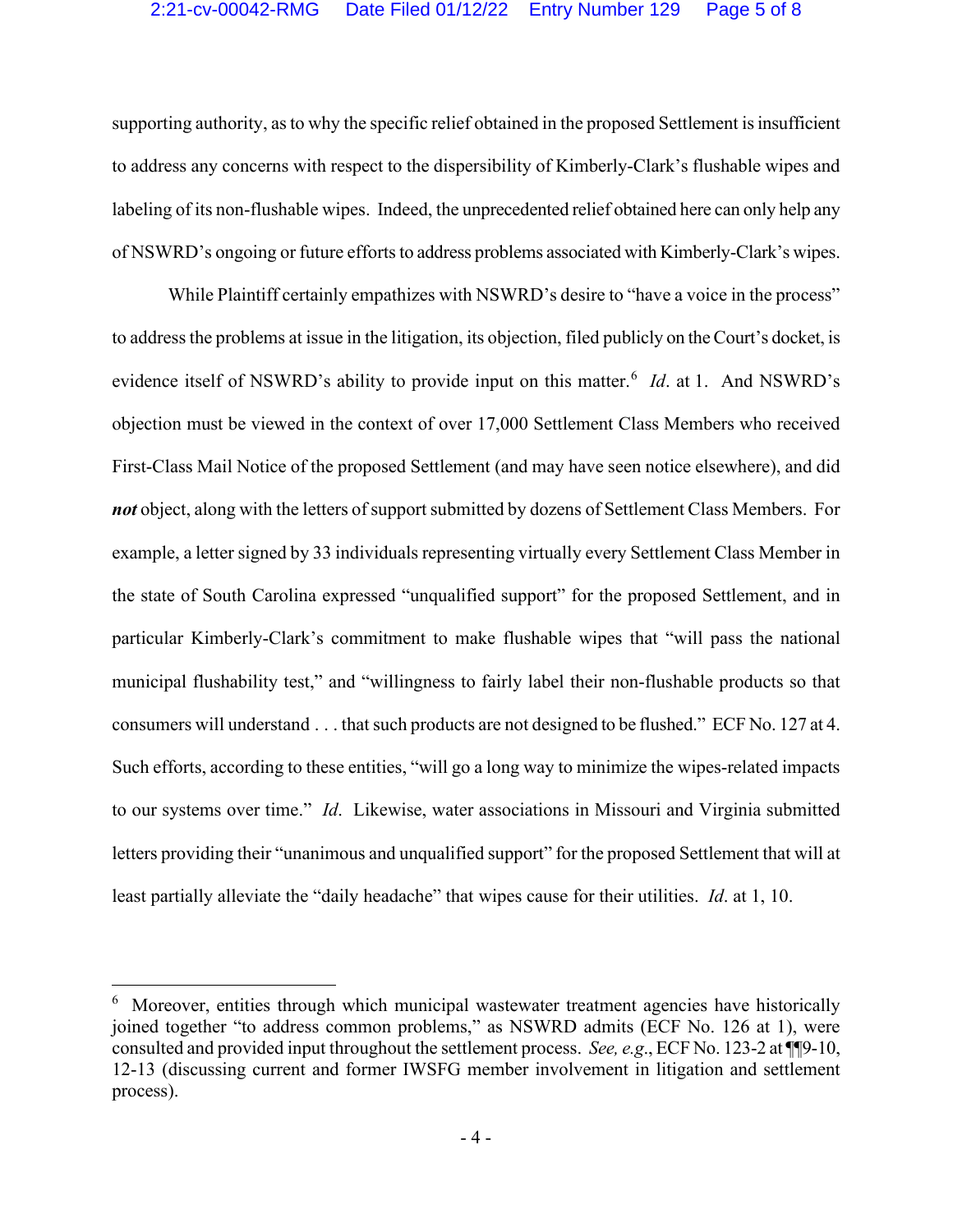For these reasons, and those set forth in the Final Approval Brief, Plaintiff respectfully requests that the Court enter an order granting final approval of the Settlement and awarding the requested attorneys' fees and expenses.[7](#page-5-0)

DATED: January 12, 2022 AQUALAW PLC

F. PAUL CALAMITA (ID #12740)

*/s/ F. Paul Calamita* F. PAUL CALAMITA

6 South Fifth Street Richmond, VA 23219 Telephone: 804/716-9021 804/716-9022 (fax) paul@aqualaw.com

ROBBINS GELLER RUDMAN & DOWD LLP SAMUEL H. RUDMAN VINCENT M. SERRA (admitted *pro hac vice*) 58 South Service Road, Suite 200 Melville, NY 11747 Telephone: 631/367-7100 631/367-1173 (fax) srudman@rgrdlaw.com vserra@rgrdlaw.com

ROBBINS GELLER RUDMAN & DOWD LLP FRANCIS P. KARAM (admitted *pro hac vice*) 30 Vesey Street, Suite 200 New York, NY 10007 Telephone: 212/432-5100 fkaram@rgrdlaw.com

<span id="page-5-0"></span> $7$  While the Notice clearly stated that any Settlement Class Member may appear and/or testify at the Final Approval Hearing, NSWRD has said that it "does not intend to personally appear, present witnesses and/or testify at the Final Approval Hearing." ECF No. 126 at 2.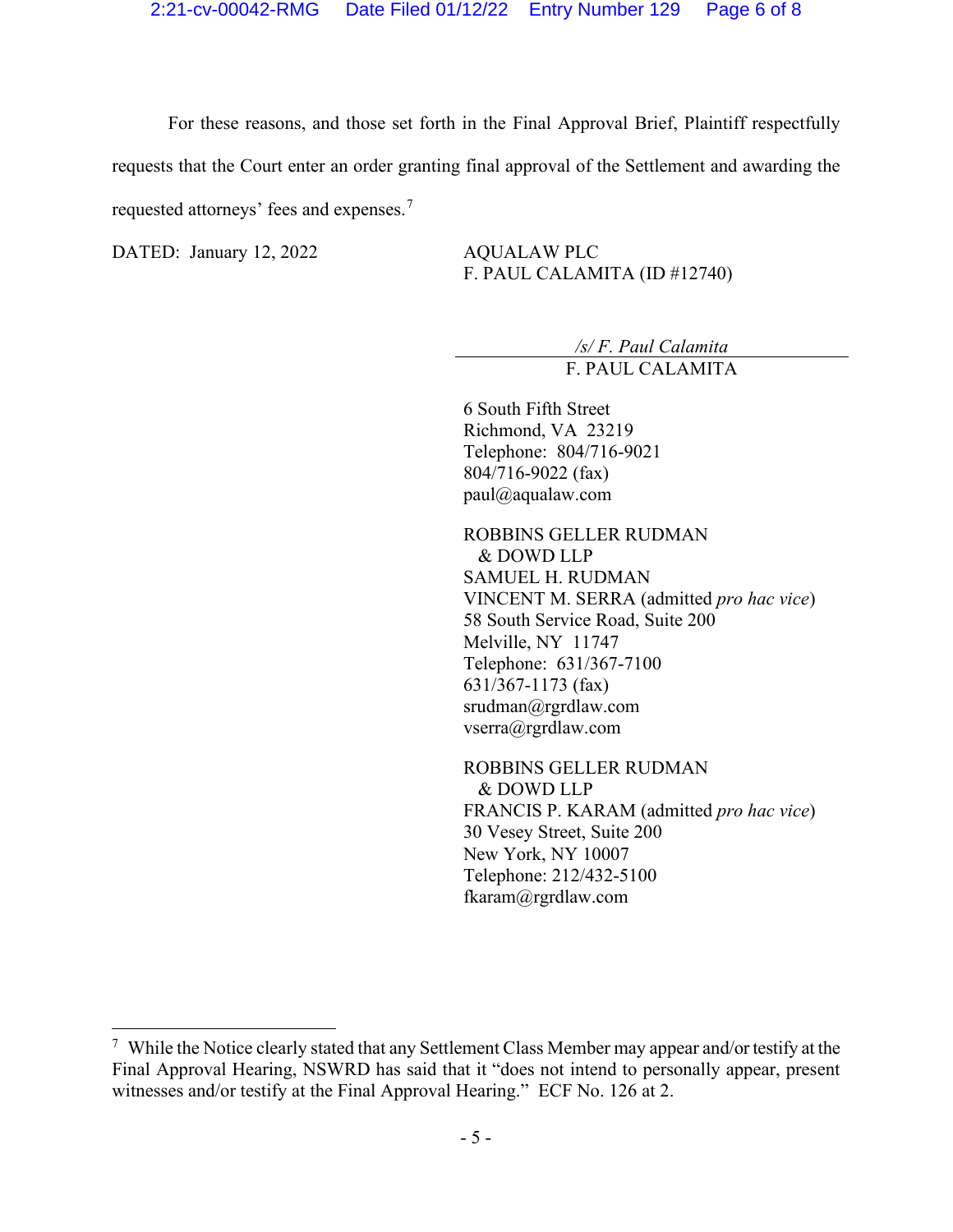ROBBINS GELLER RUDMAN & DOWD LLP SARAH E. DELANEY 420 Lexington Avenue, Suite 1832 New York, NY 10170 Telephone: 212/432-5100 sdelaney@rgrdlaw.com

*Attorneys for Plaintiff*